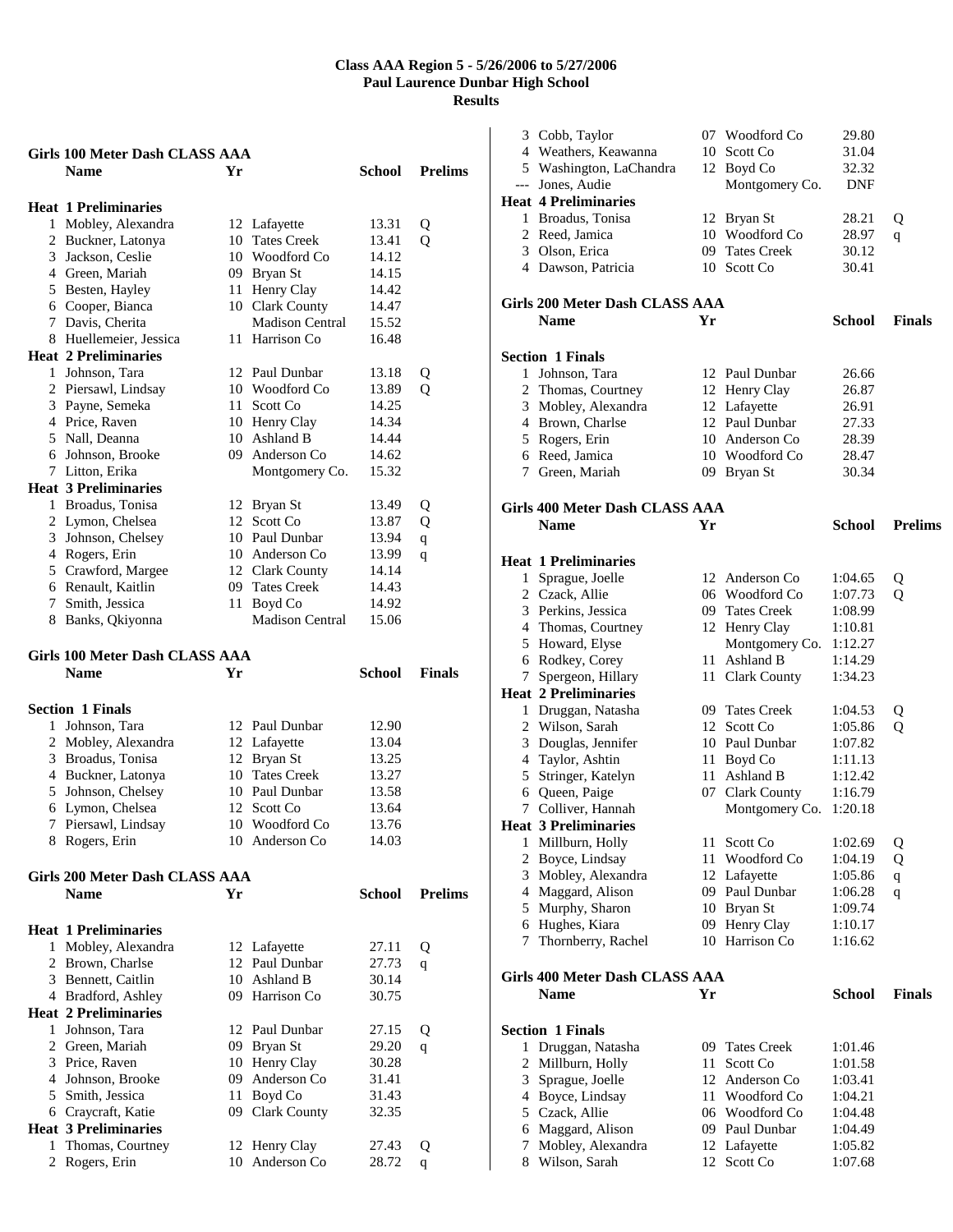|           | <b>Girls 800 Meter Run CLASS AAA</b>  |    |                        |          |               |
|-----------|---------------------------------------|----|------------------------|----------|---------------|
|           | <b>Name</b>                           | Yr |                        | School   | <b>Finals</b> |
| Section 1 |                                       |    |                        |          |               |
|           | 1 Yoshiki, Natsuko                    |    | 12 Paul Dunbar         | 2:22.76  |               |
|           | 2 Steinmetz, Laura                    |    | 11 Paul Dunbar         | 2:24.43  |               |
|           | 3 Grieshaber, Kim                     |    | 12 Woodford Co         | 2:25.18  |               |
|           | 4 Etherington, Amy                    |    | 11 Woodford Co         | 2:27.66  |               |
|           | 5 Goodin, Betsy                       |    | 09 Tates Creek         | 2:29.36  |               |
|           | 6 Antel, Sara                         |    | 10 Tates Creek         | 2:35.26  |               |
|           | 7 Clark, Laura                        |    | 09 Scott Co            | 2:36.15  |               |
|           | 8 Stringer, Katelyn                   |    | 11 Ashland B           | 2:47.18  |               |
|           | 9 Krayer, Janine                      |    | 11 Boyd Co             | 2:47.26  |               |
|           | 10 Gordon, Anna                       |    | 09 Anderson Co         | 2:51.98  |               |
| 11        | Conrad, Ally                          |    | 06 Scott Co            | 2:53.02  |               |
|           | 12 Rodkey, Corey                      |    | 11 Ashland B           | 2:53.44  |               |
| 13        | Thornberry, Rachel                    |    | 10 Harrison Co         | 2:55.76  |               |
|           | 14 Contreras, Noelani                 |    | 11 Henry Clay          | 2:55.98  |               |
|           | 15 Amburgey, Meagan                   |    | <b>Madison Central</b> | 2:58.01  |               |
|           | 16 Tracy, Linzi                       |    | 10 Anderson Co         | 2:58.35  |               |
|           | 17 Graham, Tabitha                    |    | 11 Clark County        | 2:58.87  |               |
|           | 18 Rush, Anna                         |    | 12 Harrison Co         | 3:02.54  |               |
|           | 19 howard, Stephanie                  |    | Montgomery Co.         | 3:13.98  |               |
|           | 20 Combs, Elizabeth                   |    | Madison Central        | 3:42.69  |               |
|           | Girls 1600 Meter Run CLASS AAA        |    |                        |          |               |
|           | <b>Name</b>                           | Yr |                        | School   | <b>Finals</b> |
| Section 1 |                                       |    |                        |          |               |
|           | 1 Grieshaber, Kim                     |    | 12 Woodford Co         | 5:21.86  |               |
|           | 2 Davis, Colleen                      |    | 12 Paul Dunbar         | 5:23.04  |               |
|           | 3 Boyce, Alexis                       |    | 09 Woodford Co         | 5:39.65  |               |
|           | 4 Clark, Laura                        |    | 09 Scott Co            | 5:57.42  |               |
|           | 5 Rotramel, Julie                     |    | 11 Lafayette           | 6:03.46  |               |
|           | 6 Wirbza, Emily                       |    | 09 Scott Co            | 6:06.14  |               |
|           | 7 Volk, Leah                          | 11 | Henry Clay             | 6:10.97  |               |
| 8         | Adams, Amy                            | 09 | Ashland B              | 6:23.99  |               |
|           | 9 Amburgey, Meagan                    |    | Madison Central        | 6:28.79  |               |
|           | 10 Tracy, Linzi                       |    | 10 Anderson Co         | 6:33.31  |               |
| 11        | Sayre, Heidi                          |    | 09 Anderson Co         | 6:33.33  |               |
| 12        | Edelman, Laura                        | 09 | Henry Clay             | 6:39.02  |               |
| 13        | Hillard, Megan                        | 10 | Boyd Co                | 6:39.96  |               |
|           | 14 Andreas, Brooke                    |    | 07 Clark County        | 7:05.90  |               |
|           | <b>Girls 3200 Meter Run CLASS AAA</b> |    |                        |          |               |
|           | <b>Name</b>                           | Yr |                        | School   | <b>Finals</b> |
| Section 1 |                                       |    |                        |          |               |
| 1         | Davis, Colleen                        |    | 12 Paul Dunbar         | 11:49.84 |               |
|           | 2 Bostrom, Anna                       | 08 | Woodford Co            | 12:03.03 |               |
| 3         | Stichnot, Bridget                     |    | 10 Tates Creek         | 12:15.05 |               |
|           | 4 Travis, Haley                       |    | 10 Paul Dunbar         | 12:32.50 |               |
|           | 5 Rotramel, Julie                     |    | 11 Lafayette           | 13:19.84 |               |
|           | 6 Wirbza, Emily                       |    | 09 Scott Co            | 13:41.45 |               |
| 7         | Adams, Amy                            |    | 09 Ashland B           | 14:37.93 |               |
| 8         | Fredrick, Samantha                    |    | 12 Anderson Co         | 15:12.77 |               |
| 9         | Tracy, Linzi                          |    | 10 Anderson Co         | 15:37.75 |               |
| 10        | Sturgill, Beth                        |    | 09 Clark County        | 17:57.57 |               |
| 11        | Spergeon, Hillary                     | 11 | Clark County           | 19:10.91 |               |

#### **Girls 100 Meter Hurdles CLASS AAA**

|                | <b>Name</b>                              | Yr   |                                     | <b>School</b>      | <b>Prelims</b> |
|----------------|------------------------------------------|------|-------------------------------------|--------------------|----------------|
|                |                                          |      |                                     |                    |                |
|                | <b>Heat 1 Preliminaries</b>              |      |                                     |                    |                |
|                | 1 Williams, Nealy                        |      | 08 Bryan St                         | 17.27              | Q              |
|                | 2 Franklin, Jasmine                      |      | 08 Tates Creek                      | 18.34              | Q              |
|                | 3 Clark, Tika                            |      | 10 Paul Dunbar                      | 19.87              |                |
|                | 4 Sprague, Evie                          |      | 09 Anderson Co                      | 20.25              |                |
|                | 5 Saylor, Leah                           |      | Montgomery Co.                      | 20.54              |                |
|                | <b>Heat 2 Preliminaries</b>              |      |                                     | 17.15              |                |
|                | 1 Northington, Janel<br>2 Fultz, Aieral  |      | 11 Lafayette<br>09 Scott Co         | 17.70              | Q<br>Q         |
|                | 3 Bellis Jones, Heather                  |      | 10 Harrison Co                      | 18.38              | q              |
|                | 4 Shelton, Sabrina                       |      | 07 Anderson Co                      | 20.27              |                |
|                | 5 Daniels, Morgan                        |      | 11 Boyd Co                          | 22.58              |                |
|                | 6 Thomas, Callie                         |      | 09 Woodford Co                      | 22.71              |                |
|                | <b>Heat 3 Preliminaries</b>              |      |                                     |                    |                |
|                | 1 Payne, Semeka                          |      | 11 Scott Co                         | 17.32              | Q              |
|                | 2 Gray, Katelyn                          |      | 11 Harrison Co                      | 17.32              | Q              |
|                | 3 Patterson, Paige                       |      | 10 Tates Creek                      | 18.95              | q              |
|                | 4 Dauer, Elizabeth                       |      | 10 Paul Dunbar                      | 20.10              |                |
|                | 5 Dever, Brittany                        |      | 10 Henry Clay                       | 20.13              |                |
|                | 6 Bolcas, Paige                          |      | 09 Woodford Co                      | 24.52              |                |
|                |                                          |      |                                     |                    |                |
|                | <b>Girls 100 Meter Hurdles CLASS AAA</b> |      |                                     |                    |                |
|                | <b>Name</b>                              | Yr   |                                     | <b>School</b>      | <b>Finals</b>  |
|                |                                          |      |                                     |                    |                |
|                | <b>Section 1 Finals</b>                  |      |                                     |                    |                |
|                | 1 Northington, Janel                     |      | 11 Lafayette                        | 16.39              |                |
|                | 2 Williams, Nealy                        |      | 08 Bryan St                         | 16.47              |                |
|                | 3 Franklin, Jasmine                      |      | 08 Tates Creek                      | 17.35              |                |
|                | 4 Bellis Jones, Heather                  |      | 10 Harrison Co                      | 18.04              |                |
|                | 5 Patterson, Paige                       |      | 10 Tates Creek                      | 18.84              |                |
|                | 6 Fultz, Aieral                          |      | 09 Scott Co                         | 19.63              |                |
|                | --- Payne, Semeka                        | 11 - | Scott Co                            | DQ                 |                |
|                |                                          |      |                                     |                    |                |
|                | <b>Girls 300 Meter Hurdles CLASS AAA</b> |      |                                     |                    |                |
|                | <b>Name</b>                              | Yr   |                                     | <b>School</b>      | <b>Prelims</b> |
|                |                                          |      |                                     |                    |                |
|                | <b>Heat 1 Preliminaries</b>              |      |                                     |                    |                |
|                | 1 Clark, Tika                            |      | 10 Paul Dunbar                      | 51.98              | Q              |
|                | 2 Patterson, Paige                       |      | 10 Tates Creek                      | 53.74              | Q              |
|                | 3 Northington, Janel                     |      | 11 Lafayette                        | 56.40              |                |
|                | <b>Heat 1 Preliminaries </b>             |      | (Girls 300 Meter Hurdles CLASS AAA) |                    | <b>Prelims</b> |
|                | <b>Name</b>                              | Yr   |                                     | <b>School</b>      |                |
|                |                                          |      | 07 Anderson Co                      |                    |                |
|                | 4 Shelton, Sabrina                       |      | 10 Clark County                     | 1:00.10            |                |
| 5              | Cooper, Bianca<br>6 Thomas, Callie       |      | 09 Woodford Co                      | 1:02.37<br>1:04.41 |                |
|                | <b>Heat 2 Preliminaries</b>              |      |                                     |                    |                |
|                | 1 Fultz, Aieral                          |      | 09 Scott Co                         | 52.93              |                |
| $\overline{2}$ | Gray, Katelyn                            |      | 11 Harrison Co                      | 54.58              | Q<br>Q         |
|                | 3 Dauer, Elizabeth                       |      | 10 Paul Dunbar                      | 57.29              |                |
|                | 4 Franklin, Jasmine                      |      | 08 Tates Creek                      | 57.45              |                |
|                | 5 Daniels, Morgan                        | 11   | Boyd Co                             | 1:02.69            |                |
|                | <b>Heat 3 Preliminaries</b>              |      |                                     |                    |                |
| 1              | Williams, Nealy                          | 08   | Bryan St                            | 50.21              | Q              |
| 2              | Sprague, Evie                            | 09   | Anderson Co                         | 53.66              | Q              |
|                | 3 Dever, Brittany                        |      | 10 Henry Clay                       | 54.42              | $\mathbf q$    |
|                | 4 Jenkins, Jill                          | 09   | Scott Co                            | 56.19              | q              |
| 5              | Bellis Jones, Heather                    |      | 10 Harrison Co                      | 57.56              |                |
| 6              | Bolcas, Paige                            | 09   | Woodford Co                         | 1:04.79            |                |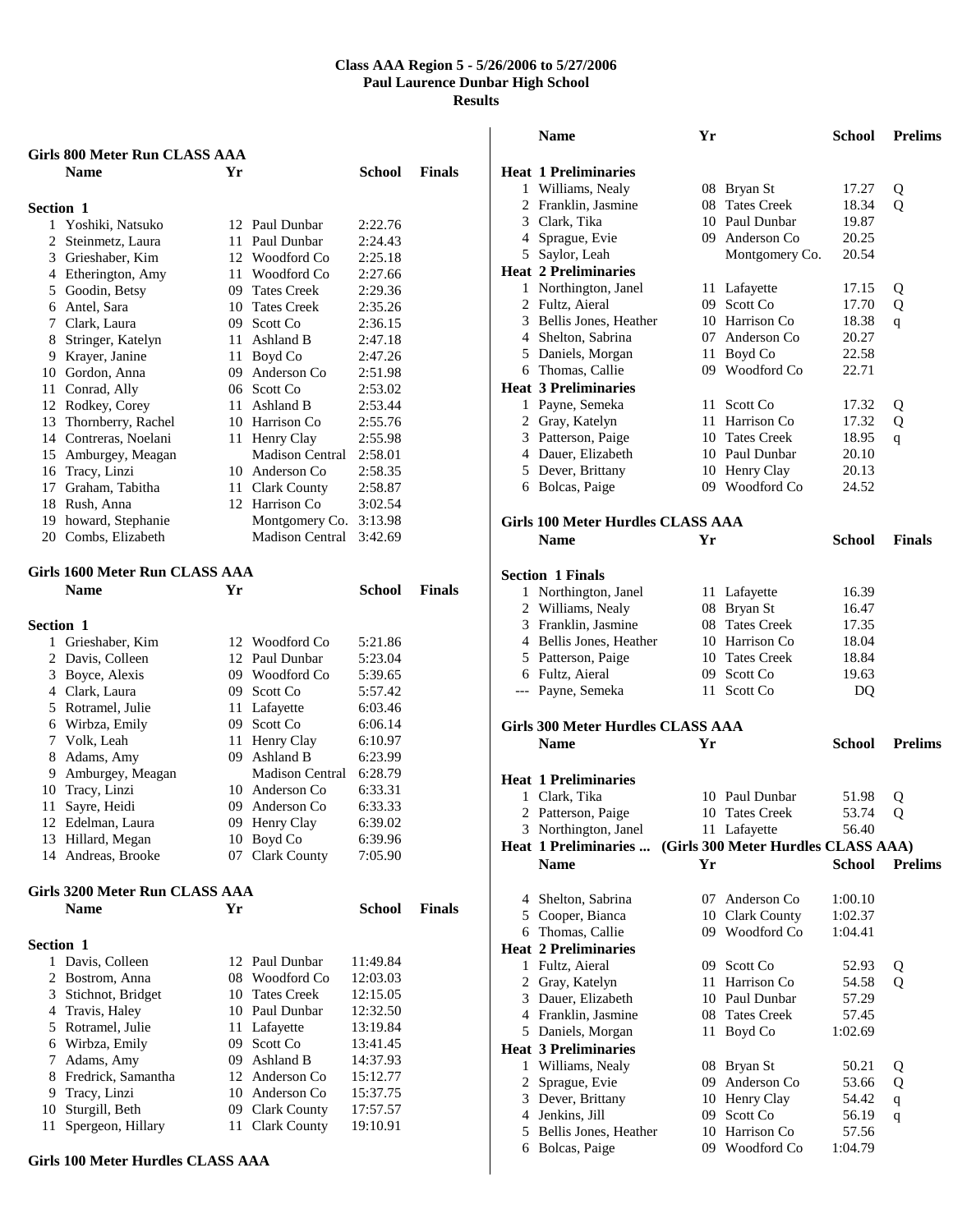| Girls 300 Meter Hurdles CLASS AAA |                                          |    |                          |                |               |
|-----------------------------------|------------------------------------------|----|--------------------------|----------------|---------------|
|                                   | <b>Name</b>                              | Yr |                          | School         | <b>Finals</b> |
|                                   |                                          |    |                          |                |               |
|                                   | <b>Section 1 Finals</b>                  |    |                          |                |               |
|                                   | 1 Williams, Nealy                        |    | 08 Bryan St              | 48.61          |               |
|                                   | 2 Fultz, Aieral                          |    | 09 Scott Co              | 50.17          |               |
|                                   | 3 Clark, Tika                            |    | 10 Paul Dunbar           | 50.40          |               |
|                                   | 4 Patterson, Paige                       |    | 10 Tates Creek           | 52.28          |               |
|                                   | 5 Sprague, Evie                          |    | 09 Anderson Co           | 52.59          |               |
|                                   | 6 Jenkins, Jill                          |    | 09 Scott Co              | 54.78          |               |
|                                   | 7 Dever, Brittany                        |    | 10 Henry Clay            | 55.83          |               |
|                                   | Girls 4x100 Meter Relay CLASS AAA        |    |                          |                |               |
|                                   | <b>Team</b>                              |    | <b>Relay</b>             | <b>Prelims</b> |               |
|                                   |                                          |    |                          |                |               |
|                                   | <b>Heat 1 Preliminaries</b>              |    |                          |                |               |
|                                   | 1 Bryan Station                          |    |                          | 53.38          | Q             |
|                                   | 1) Jackson, Kristen 09                   |    | 2) Griggs, Aimee 09      |                |               |
|                                   | 3) Green, Mariah 09                      |    | 4) Broadus, Tonisa 12    |                |               |
|                                   | 2 Henry Clay                             |    |                          | 53.75          | Q             |
|                                   | 1) Besten, Hayley 11                     |    | 2) Thomas, Courtney 12   |                |               |
|                                   | 3) Hughes, Kiara 09                      |    | 4) Price, Raven 10       |                |               |
|                                   | 3 Scott County                           |    |                          | 53.91          | Q             |
|                                   | 1) Dawson, Patricia 10                   |    | 2) Weathers, Keawanna 10 |                |               |
|                                   | 3) Lymon, Chelsea 12                     |    | 4) Payne, Semeka 11      |                |               |
|                                   | 4 George Rogers Clark                    |    |                          | 55.98          | q             |
|                                   | 1) Cooper, Bianca 10                     |    | 2) Crawford, Margee 12   |                |               |
|                                   | 3) Gough, Kristen 10                     |    | 4) Craycraft, Katie 09   |                |               |
|                                   | 5 Madison Central                        |    |                          | 59.66          |               |
|                                   | 1) Davis, Cherita                        |    | 2) Chapman, Shaniqua     |                |               |
|                                   | 3) Rhodes, Ashley                        |    | 4) Banks, Qkiyonna       |                |               |
|                                   | 6 Montgomery County                      |    |                          | 1:00.52        |               |
|                                   | 1) Hall, Diana                           |    |                          |                |               |
|                                   |                                          |    | 2) Saylor, Leah          |                |               |
|                                   | 3) Hall, Ashley                          |    | 4) Litton, Erika         |                |               |
|                                   | <b>Heat 2 Preliminaries</b>              |    |                          |                |               |
|                                   | 1 Paul Laurence Dunbar                   |    |                          | 50.97          | Q             |
|                                   | 1) Johnson, Tara 12                      |    | 2) Johnson, Chelsey 10   |                |               |
|                                   | 3) Pressley, Chantelle 10                |    | 4) Brown, Charlse 12     |                |               |
| 2                                 | <b>Tates Creek</b>                       |    |                          | 53.28          | Q             |
|                                   | 1) Patterson, Paige 10                   |    | 2) Hawthorne, Jayme 12   |                |               |
|                                   | 3) Olson, Erica 09                       |    | 4) Buckner, Latonya 10   |                |               |
|                                   | 3 Woodford County                        |    |                          | 53.77          | Q             |
|                                   | 1) Piersawl, Lindsay 10                  |    | 2) Adair, Alisha 05      |                |               |
|                                   | 3) Jackson, Ceslie 10                    |    | 4) McWilliams, Ariana 09 |                |               |
|                                   | 4 Anderson County                        |    |                          | 53.91          | q             |
|                                   | 1) Rogers, Erin 10                       |    | 2) Johnson, Brooke 09    |                |               |
|                                   | 3) Cody, Katheryna 12                    |    | 4) Sprague, Joelle 12    |                |               |
|                                   | 5 Ashland Blazer                         |    |                          | 58.47          |               |
|                                   | 1) Nall, Deanna 10                       |    | 2) Lake, DawnLoree 11    |                |               |
|                                   | 3) Mayo, Emily 09                        |    | 4) Bennett, Caitlin 10   |                |               |
|                                   |                                          |    |                          |                |               |
|                                   | <b>Girls 4x100 Meter Relay CLASS AAA</b> |    |                          |                |               |
|                                   | Team                                     |    | <b>Relay</b>             | <b>Finals</b>  |               |
|                                   |                                          |    |                          |                |               |
|                                   | <b>Section 1 Finals</b>                  |    |                          |                |               |
| 1                                 | Paul Laurence Dunbar                     |    |                          | 50.82          |               |
|                                   | 1) Johnson, Tara 12                      |    | 2) Johnson, Chelsey 10   |                |               |

3) Pressley, Chantelle 10 4) Brown, Charlse 12 2 Woodford County 53.36 1) Piersawl, Lindsay 10 2) Reed, Jamica 10 3) Jackson, Ceslie 10 4) McWilliams, Ariana 09 3 Tates Creek 53.48

|   | 1) Patterson, Paige 10<br>3) Olson, Erica 09              | 4) Buckner, Latonya 10                        | 2) Hawthorne, Jayme 12      |   |
|---|-----------------------------------------------------------|-----------------------------------------------|-----------------------------|---|
|   | 4 Henry Clay                                              |                                               | 53.64                       |   |
|   | 1) Besten, Hayley 11                                      |                                               | 2) Thomas, Courtney 12      |   |
|   | 3) Dever, Brittany 10                                     | 4) Price, Raven 10                            |                             |   |
|   | 5 Scott County                                            |                                               | 53.84                       |   |
|   | 1) Dawson, Patricia 10<br>3) Lymon, Chelsea 12            | 4) Payne, Semeka 11                           | 2) Weathers, Keawanna 10    |   |
|   | 6 Bryan Station                                           |                                               | 54.10                       |   |
|   | 1) Jackson, Kristen 09                                    | 2) Griggs, Aimee 09                           |                             |   |
|   | 3) Green, Mariah 09                                       | 4) Broadus, Tonisa 12                         |                             |   |
|   | 7 Anderson County                                         |                                               | 54.14                       |   |
|   | 1) Rogers, Erin 10                                        | 2) Johnson, Brooke 09                         |                             |   |
|   | 3) Cody, Katheryna 12                                     | 4) Sprague, Joelle 12                         |                             |   |
| 8 | George Rogers Clark                                       |                                               | 55.57                       |   |
|   | 1) Cooper, Bianca 10                                      |                                               | 2) Crawford, Margee 12      |   |
|   | 3) Dotson, Shea 09                                        | 4) Craycraft, Katie 09                        |                             |   |
|   | Girls 4x200 Meter Relay CLASS AAA<br><b>Team</b>          | <b>Relay</b>                                  | <b>Prelims</b>              |   |
|   |                                                           |                                               |                             |   |
|   | <b>Heat 1 Preliminaries</b>                               |                                               |                             |   |
|   | 1 Bryan Station                                           |                                               | 1:51.92                     | Q |
|   | 1) Green, Mariah 09                                       | 2) Griggs, Aimee 09                           |                             |   |
|   | 3) Williams, Nealy 08                                     | 4) Broadus, Tonisa 12                         |                             |   |
|   | 2 Henry Clay                                              |                                               | 1:52.04                     | Q |
|   | 1) Besten, Hayley 11<br>3) Thomas, Courtney 12            | 2) Price, Raven 10<br>4) Hughes, Kiara 09     |                             |   |
| 3 | Anderson County                                           |                                               | 1:55.51                     | Q |
|   | 1) Rogers, Erin 10                                        | 2) Johnson, Brooke 09                         |                             |   |
|   | 3) Cody, Katheryna 12                                     | 4) Sprague, Joelle 12                         |                             |   |
|   | 4 Tates Creek                                             |                                               | 1:56.95                     | q |
|   |                                                           |                                               |                             |   |
|   |                                                           |                                               |                             |   |
|   | 1) Buckner, Latonya 10<br>3) Griffin, Zephir 09           | 2) Franklin, Jasmine 08<br>4) Olson, Erica 09 |                             |   |
|   | Heat 1 Preliminaries  (Girls 4x200 Meter Relay CLASS AAA) |                                               |                             |   |
|   | <b>Team</b>                                               | <b>Relay</b>                                  | <b>Prelims</b>              |   |
|   |                                                           |                                               | 2:07.78                     |   |
|   | 5 Boyd County<br>1) Underdonk, Laura 11                   |                                               | 2) Washington, LaChandra 12 |   |
|   | 3) Smith, Jessica 11                                      | 4) Taylor, Ashtin 11                          |                             |   |
| 6 | <b>Madison Central</b>                                    |                                               | 2:11.24                     |   |
|   | 1) Rhodes, Ashley                                         | 2) Davis, Cherita                             |                             |   |
|   | 3) Banks, Qkiyonna                                        | 4) Chapman, Shaniqua                          |                             |   |
|   | <b>Heat 2 Preliminaries</b>                               |                                               |                             |   |
| 1 | Paul Laurence Dunbar                                      |                                               | 1:50.47                     | Q |
|   | 1) Johnson, Tara 12                                       | 2) Brown, Charlse 12                          |                             |   |
|   | 3) Pressley, Chantelle 10                                 | 4) Douglas, Jennifer 10                       |                             |   |
|   | 2 Woodford County                                         |                                               | 1:54.54                     | Q |
|   | 1) Adair, Alisha 05                                       | 2) Cobb, Taylor 07                            | 4) McWilliams, Ariana 09    |   |
| 3 | 3) Reed, Jamica 10<br>George Rogers Clark                 |                                               | 2:04.07                     | Q |
|   | 1) Craycraft, Katie 09                                    | 2) Gough, Kristen 10                          |                             |   |
|   | 3) Dotson, Shea 09                                        | 4) Queen, Paige 07                            |                             |   |
| 4 | <b>Ashland Blazer</b>                                     |                                               | 2:05.63                     | q |
|   | 1) Bennett, Caitlin 10                                    | 2) Gabbert, Laura 09                          |                             |   |
|   | 3) Nall, Deanna 10                                        | 4) Mayo, Emily 09                             |                             |   |
|   | 5 Montgomery County                                       |                                               | 2:18.32                     |   |
|   | 1) Akers, Sarah                                           | 2) Elliott, Erin                              |                             |   |
|   | 3) Jones, Audie                                           | 4) Franz, Olivia                              |                             |   |
|   | Girls 4x200 Meter Relay CLASS AAA                         |                                               |                             |   |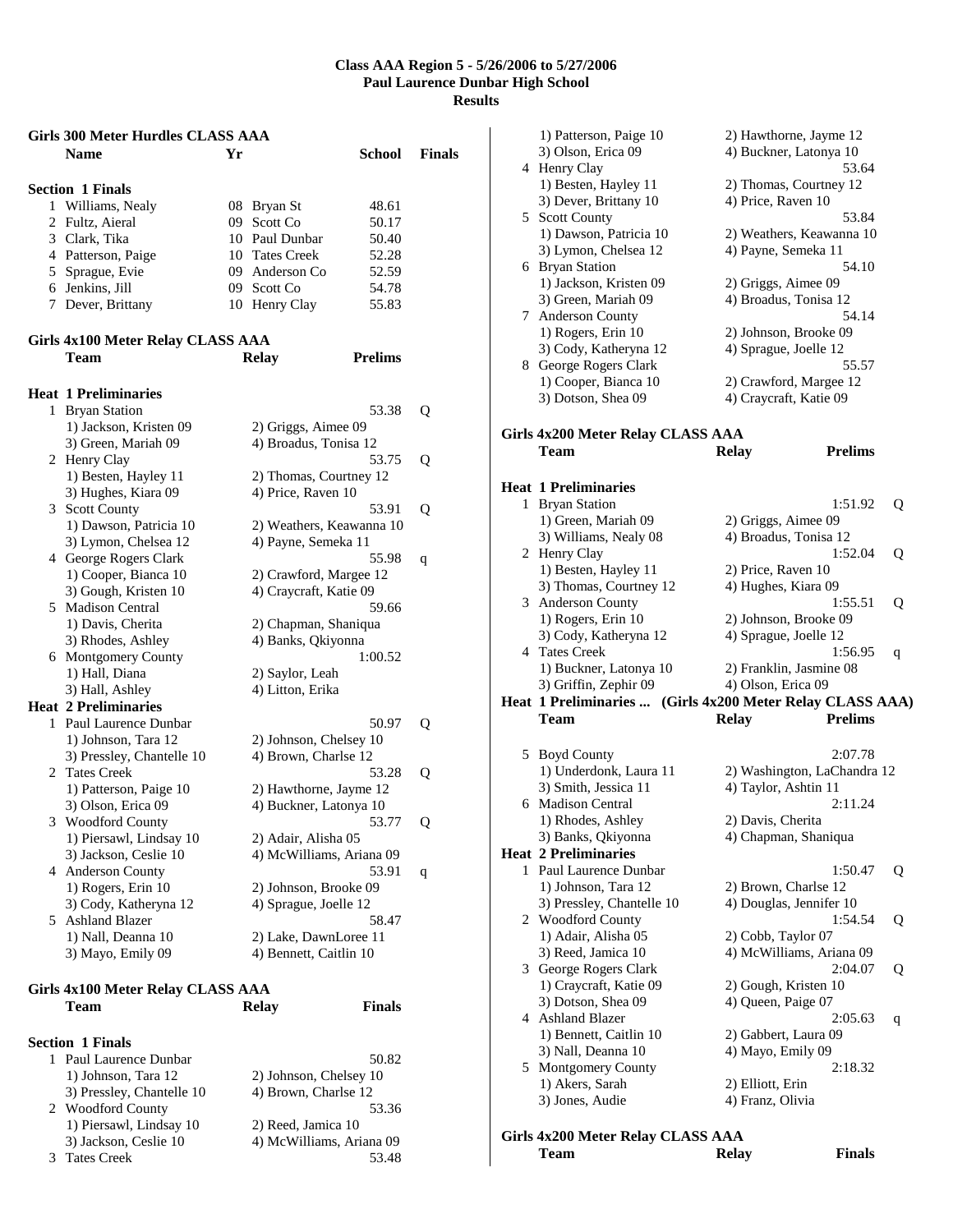#### **Section 1 Finals**

| 1  | Paul Laurence Dunbar      | 1:47.02                  |
|----|---------------------------|--------------------------|
|    | 1) Johnson, Tara 12       | 2) Brown, Charlse 12     |
|    | 3) Pressley, Chantelle 10 | 4) Douglas, Jennifer 10  |
| 2  | <b>Bryan Station</b>      | 1:51.35                  |
|    | 1) Green, Mariah 09       | 2) Griggs, Aimee 09      |
|    | 3) Williams, Nealy 08     | 4) Broadus, Tonisa 12    |
|    | 3 Woodford County         | 1:52.09                  |
|    | 1) Adair, Alisha 05       | 2) Cobb, Taylor 07       |
|    | 3) Reed, Jamica 10        | 4) McWilliams, Ariana 09 |
| 4  | Henry Clay                | 1:54.29                  |
|    | 1) Besten, Hayley 11      | 2) Price, Raven 10       |
|    | 3) Thomas, Courtney 12    | 4) Dever, Brittany 10    |
| 5. | <b>Tates Creek</b>        | 1:55.08                  |
|    | 1) Buckner, Latonya 10    | 2) Franklin, Jasmine 08  |
|    | 3) Hawthorne, Jayme 12    | 4) Olson, Erica 09       |
| 6. | <b>Ashland Blazer</b>     | 2:04.41                  |
|    | 1) Bennett, Caitlin 10    | 2) Gabbert, Laura 09     |
|    | 3) Nall, Deanna 10        | 4) Mayo, Emily 09        |
| 7  | George Rogers Clark       | 2:09.64                  |
|    | 1) Craycraft, Katie 09    | 2) Graham, Tabitha 11    |
|    | 3) Dotson, Shea 09        | 4) Dotson, Shana 07      |
|    | <b>Anderson County</b>    | DO                       |
|    | 1) Rogers, Erin 10        | 2) Johnson, Brooke 09    |
|    | 3) Cody, Katheryna 12     | 4) Sprague, Joelle 12    |

# **Girls 4x400 Meter Relay CLASS AAA**

|   | <b>Heat 1 Preliminaries</b> |                           |              |
|---|-----------------------------|---------------------------|--------------|
|   | 1 Paul Laurence Dunbar      | 4:30.99                   | Q            |
|   | 1) Pressley, Chantelle 10   | 2) Dahlstrom, Meredith 11 |              |
|   | 3) Douglas, Jennifer 10     | 4) Maggard, Alison 09     |              |
|   | 2 Scott County              | 4:41.23                   | Q            |
|   | 1) Wilson, Sarah 12         | 2) Millburn, Holly 11     |              |
|   | 3) Johnston, Liz 11         | 4) Venci, Brittany 10     |              |
|   | 3 Ashland Blazer            | 5:04.62                   | Q            |
|   | 1) Adams, Amy 09            | 2) Gabbert, Laura 09      |              |
|   | 3) Mayo, Emily 09           | 4) Stringer, Katelyn 11   |              |
|   | 4 Montgomery County         | 5:29.74                   | q            |
|   | 1) Howard, Elyse            | 2) Hall, Diana            |              |
|   | 3) Saylor, Leah             | 4) Hall, Ashley           |              |
|   | <b>Heat 2 Preliminaries</b> |                           |              |
|   | 1 Tates Creek               | 4:31.59                   | O            |
|   | 1) Griffin, Zephir 09       | 2) Perkins, Jessica 09    |              |
|   | 3) Goodin, Betsy 09         | 4) Druggan, Natasha 09    |              |
|   | 2 Anderson County           | 4:32.70                   | O            |
|   | 1) Sprague, Evie 09         | 2) Sprague, Joelle 12     |              |
|   | 3) Cody, Katheryna 12       | 4) Gordon, Anna 09        |              |
|   | 3 Woodford County           | 4:46.76                   | Q            |
|   | 1) Boyce, Alexis 09         | 2) Czack, Allie 06        |              |
|   | 3) Etherington, Amy 11      | 4) Edenstrom, Rachel 09   |              |
| 4 | <b>Boyd County</b>          | 5:06.94                   | $\mathsf{q}$ |
|   | 1) Daniels, Morgan 11       | 2) Hillard, Megan 10      |              |
|   | 3) Krayer, Janine 11        | 4) Taylor, Ashtin 11      |              |
|   | 5 George Rogers Clark       | 5:41.63                   |              |
|   | 1) Dotson, Shea 09          | 2) Craycraft, Katie 09    |              |
|   | 3) Sturgill, Beth 09        | 4) Graham, Tabitha 11     |              |
|   |                             |                           |              |

**Prelims** 

**Finals** 

|      | Girls 4x400 Meter Relay CLASS AAA |
|------|-----------------------------------|
| Team | Relay                             |

|               | <b>Section 1 Finals</b>                               |                               |  |
|---------------|-------------------------------------------------------|-------------------------------|--|
|               | 1 Paul Laurence Dunbar                                | 4:15.80                       |  |
|               | 1) Pressley, Chantelle 10                             | 2) Dahlstrom, Meredith 11     |  |
|               | 3) Douglas, Jennifer 10                               | 4) Maggard, Alison 09         |  |
| 2             | <b>Tates Creek</b>                                    | 4:16.06                       |  |
|               |                                                       | 2) Perkins, Jessica 09        |  |
|               | 1) Griffin, Zephir 09                                 |                               |  |
|               | 3) Goodin, Betsy 09                                   | 4) Druggan, Natasha 09        |  |
|               | 3 Woodford County                                     | 4:16.64                       |  |
|               | 1) Boyce, Alexis 09                                   | 2) Boyce, Lindsay 11          |  |
|               | 3) Etherington, Amy 11                                | 4) Grieshaber, Kim 12         |  |
|               | 4 Scott County                                        | 4:22.92                       |  |
|               | 1) Wilson, Sarah 12                                   | 2) Millburn, Holly 11         |  |
|               | 3) Johnston, Liz 11                                   | 4) Sabbatine, Andrea 12       |  |
|               | 5 Anderson County                                     | 4:31.19                       |  |
|               | 1) Sprague, Evie 09                                   | 2) Sprague, Joelle 12         |  |
|               | 3) Cody, Katheryna 12                                 | 4) Gordon, Anna 09            |  |
|               | 6 Ashland Blazer                                      | 4:45.38                       |  |
|               | 1) Stringer, Katelyn 11                               | 2) Gabbert, Laura 09          |  |
|               | 3) Mayo, Emily 09                                     | 4) Merritt, Ali 09            |  |
|               | Section 1 Finals  (Girls 4x400 Meter Relay CLASS AAA) |                               |  |
|               |                                                       |                               |  |
|               | Team                                                  | <b>Relay</b><br><b>Finals</b> |  |
|               |                                                       |                               |  |
|               | 7 Boyd County                                         | 4:51.78                       |  |
|               | 1) Daniels, Morgan 11                                 | 2) Hillard, Megan 10          |  |
|               | 3) Krayer, Janine 11                                  | 4) Taylor, Ashtin 11          |  |
|               |                                                       |                               |  |
|               | Girls 4x800 Meter Relay CLASS AAA                     |                               |  |
|               | Team                                                  | <b>Finals</b><br><b>Relay</b> |  |
|               |                                                       |                               |  |
|               |                                                       |                               |  |
|               |                                                       |                               |  |
| Section 1     |                                                       |                               |  |
|               | 1 Paul Laurence Dunbar                                | 9:55.54                       |  |
|               | 1) Yoshiki, Natsuko 12                                | 2) Davis, Leslie 09           |  |
|               | 3) Davis, Colleen 12                                  | 4) Steinmetz, Laura 11        |  |
|               | 2 Woodford County                                     | 10:06.84                      |  |
|               |                                                       |                               |  |
|               | 1) Etherington, Amy 11                                | 2) Grieshaber, Kim 12         |  |
|               | 3) Boyce, Alexis 09                                   | 4) Boyce, Lindsay 11          |  |
|               | 3 Tates Creek                                         | 10:33.94                      |  |
|               | 1) Stichnot, Bridget 10                               | 2) Druggan, Natasha 09        |  |
|               | 3) Stichnot, Madalyn 08                               | 4) Goodin, Betsy 09           |  |
|               | 4 Scott County                                        | 11:13.34                      |  |
|               | 1) Clark, Laura 09                                    | 2) Conrad, Ally 06            |  |
|               | 3) Jenkins, Jill 09                                   | 4) Wirbza, Emily 09           |  |
|               | 5 Henry Clay                                          | 11:17.24                      |  |
|               | 1) Contreras, Noelani 11                              | 2) Edelman, Laura 09          |  |
|               | 3) Ross, Rachel 10                                    | 4) Volk, Leah 11              |  |
|               | 6 Anderson County                                     | 11:58.24                      |  |
|               | 1) Fredrick, Samantha 12                              | 2) Gordon, Anna 09            |  |
|               | 3) Nava, Yesenia 10                                   | 4) Sayre, Heidi 09            |  |
| $\mathcal{T}$ | <b>Boyd County</b>                                    | 12:17.74                      |  |
|               | 1) Daniels, Morgan 11                                 | 2) Hillard, Megan 10          |  |
|               | 3) Krayer, Janine 11                                  | 4) Taylor, Ashtin 11          |  |
|               |                                                       | 13:17.64                      |  |
|               | 8 George Rogers Clark                                 |                               |  |
|               | 1) Queen, Paige 07                                    | 2) Dotson, Shana 07           |  |
|               | 3) Graham, Tabitha 11                                 | 4) Andreas, Brooke 07         |  |
|               |                                                       |                               |  |
|               | <b>Boys 100 Meter Dash CLASS AAA</b>                  |                               |  |
|               | <b>Name</b><br>Yr                                     | School                        |  |

| <b>Heat 1 Preliminaries</b> |             |                 |  |
|-----------------------------|-------------|-----------------|--|
| 1 Sandoval, Anthony         | 09 Scott Co | $11.51 \quad O$ |  |
|                             |             |                 |  |

|                  | ---------     | -----     |  |
|------------------|---------------|-----------|--|
| 2 Wright, Wesley | 11 Henry Clay | 11.62 $q$ |  |

**Prelims**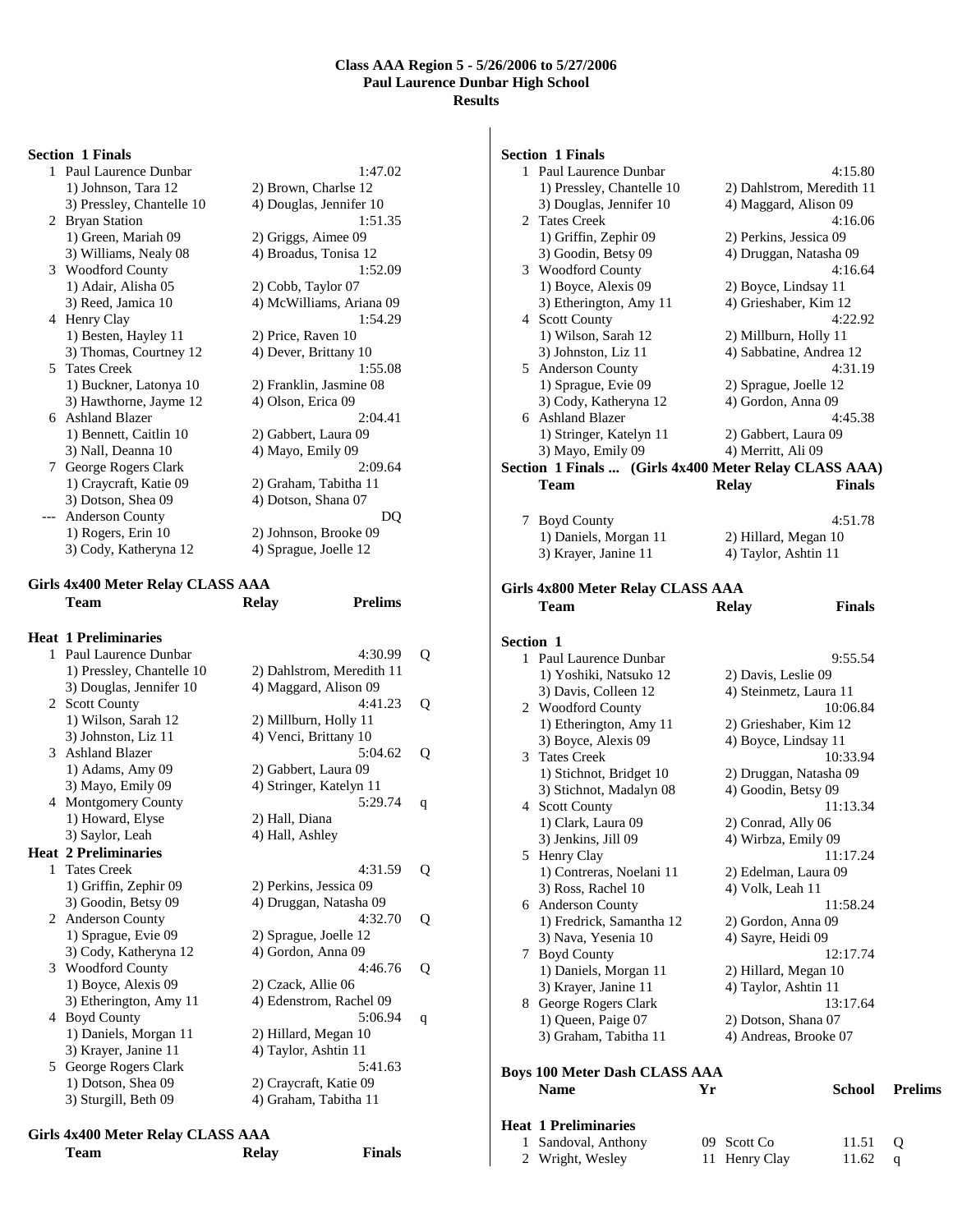|              | 3 Wells, Lucas                       | 11  | Harrison Co                      | 12.09          |                |
|--------------|--------------------------------------|-----|----------------------------------|----------------|----------------|
|              | 4 Mason, Ben                         |     | 09 Lafayette                     | 12.50          |                |
|              | 5 Calvert, Matthew                   |     | 10 Anderson Co                   | 12.79          |                |
|              | <b>Heat 2 Preliminaries</b>          |     |                                  |                |                |
|              |                                      |     |                                  |                |                |
|              | 1 Brashear, Jay                      |     | 12 Bryan St                      | 11.84          | Q              |
|              | 2 Morton, Ron                        | 11  | <b>Clark County</b>              | 11.97          |                |
|              | 3 Schreiner, James                   |     | 12 Woodford Co                   | 12.26          |                |
|              | 4 Bell, Kalan                        |     | 11 Paul Dunbar                   | 12.37          |                |
|              | 5 Franklin, Tim                      |     | 10 Lafayette                     | 12.98          |                |
|              | <b>Heat 3 Preliminaries</b>          |     |                                  |                |                |
|              | 1 Wingate, Quinton                   |     | 12 Tates Creek                   | 11.67          | Q              |
|              | 2 Hughes, Mark                       |     | 10 Woodford Co                   | 11.99          |                |
|              | 3 Bailey, Keith                      |     | 12 Paul Dunbar                   | 12.28          |                |
|              | 4 Dixon, Cody                        |     | 09 Anderson Co                   | 12.46          |                |
|              | <b>Heat 4 Preliminaries</b>          |     |                                  |                |                |
|              |                                      |     |                                  |                |                |
|              | 1 Morton, Stephen                    |     | 12 Bryan St                      | 11.39          | Q              |
|              | 2 Clark, Michael                     |     | 10 Clark County                  | 11.82          | q              |
|              | 3 Williams, Shawn                    |     | 10 Boyd Co                       | 11.82          | $\mathbf q$    |
|              | 4 Rhodes, Richard                    |     | <b>Madison Central</b>           | 11.92          | q              |
|              | 5 James, Trey                        |     | 09 Tates Creek                   | 13.27          |                |
|              |                                      |     |                                  |                |                |
|              | <b>Boys 100 Meter Dash CLASS AAA</b> |     |                                  |                |                |
|              | <b>Name</b>                          | Yr  |                                  | <b>School</b>  | <b>Finals</b>  |
|              |                                      |     |                                  |                |                |
|              | <b>Section 1 Finals</b>              |     |                                  |                |                |
| $\mathbf{1}$ | Sandoval, Anthony                    | 09. | Scott Co                         | 11.15          |                |
|              | 2 Morton, Stephen                    | 12  | Bryan St                         | 11.28          |                |
|              | 3 Brashear, Jay                      |     | 12 Bryan St                      | 11.33          |                |
|              | 4 Wingate, Quinton                   |     | 12 Tates Creek                   | 11.45          |                |
|              | 5 Wright, Wesley                     | 11  | Henry Clay                       | 11.59          |                |
|              | 6 Clark, Michael                     |     | 10 Clark County                  | 11.63          |                |
|              | 7 Rhodes, Richard                    |     | <b>Madison Central</b>           | 11.69          |                |
|              |                                      |     |                                  |                |                |
|              |                                      |     |                                  |                |                |
|              | 8 Williams, Shawn                    |     | 10 Boyd Co                       | 11.72          |                |
|              |                                      |     |                                  |                |                |
|              | <b>Boys 200 Meter Dash CLASS AAA</b> |     |                                  |                |                |
|              | <b>Name</b>                          | Yr  |                                  | School         | <b>Prelims</b> |
|              |                                      |     |                                  |                |                |
|              | <b>Heat 1 Preliminaries</b>          |     |                                  |                |                |
|              | 1 Brashear, Jay                      |     | 12 Bryan St                      | 22.76          | Q              |
|              | 2 Sandoval, Anthony                  |     | 09 Scott Co                      | 23.22          | q              |
| 3            | Mays, Marshall                       |     | 12 Paul Dunbar                   | 23.46          | q              |
| 4            | Mason, Ben                           | 09  | Lafayette                        | 25.01          |                |
|              | 5 Patrick, Andrew                    | 11  | Ashland B                        | 27.00          |                |
|              | <b>Heat 2 Preliminaries</b>          |     |                                  |                |                |
|              | 1 Warford, Paul                      |     | <b>Madison Central</b>           | 22.91          | Q              |
|              | 2 Wingate, Quinton                   | 12  | <b>Tates Creek</b>               | 23.37          | q              |
|              | 3 Pickens, Jamaal                    | 11  | Woodford Co                      | 23.77          |                |
|              | 4 Dixon, Cody                        | 09  | Anderson Co                      | 25.26          |                |
|              | 5 Dennis, Michael                    |     | 12 Harrison Co                   | 26.63          |                |
|              | 6 McCane, Derek                      |     |                                  | 28.39          |                |
|              |                                      |     | Montgomery Co.                   |                |                |
|              | <b>Heat 3 Preliminaries</b>          | 12  | <b>Tates Creek</b>               |                |                |
|              | 1 Vereen, Ken                        | 11  | Paul Dunbar                      | 23.46          | Q              |
|              | 2 Bell, Kalan                        |     |                                  | 23.80          |                |
|              | 3 Wright, Wesley                     | 11  | Henry Clay                       | 24.02          |                |
|              | 4 Morton, Bryson                     | 09  | <b>Clark County</b>              | 24.48          |                |
|              | 5 Calvert, Matthew                   | 10  | Anderson Co                      | 25.72          |                |
|              | <b>Heat 4 Preliminaries</b>          |     |                                  |                |                |
|              | 1 Morton, Stephen                    |     | 12 Bryan St                      | 23.20          | Q              |
|              | 2 Skepple, St Claire                 |     | <b>Madison Central</b>           | 23.40          | q              |
|              | 3 Williams, Shawn                    |     | 10 Boyd Co                       | 23.78          |                |
|              | 4 Connor, Travis<br>5 Gay, Dontey    |     | 10 Clark County<br>10 Henry Clay | 24.28<br>24.52 |                |

| 6 Floyd, Leron              |                                      |    | 11 Lafayette                                      | 26.61   |                |
|-----------------------------|--------------------------------------|----|---------------------------------------------------|---------|----------------|
| 7 McMeekin, Zak             |                                      |    | 12 Ashland B                                      | 27.53   |                |
|                             |                                      |    |                                                   |         |                |
|                             | <b>Boys 200 Meter Dash CLASS AAA</b> |    |                                                   |         |                |
| <b>Name</b>                 |                                      | Yr |                                                   | School  | <b>Finals</b>  |
|                             |                                      |    |                                                   |         |                |
| <b>Section 1 Finals</b>     |                                      |    |                                                   |         |                |
| 1 Morton, Stephen           |                                      |    | 12 Bryan St                                       | 22.27   |                |
| 2 Warford, Paul             |                                      |    | <b>Madison Central</b>                            | 22.35   |                |
| 3 Brashear, Jay             |                                      |    | 12 Bryan St                                       | 22.66   |                |
|                             | 4 Sandoval, Anthony                  |    | 09 Scott Co                                       | 22.77   |                |
|                             | 5 Wingate, Quinton                   |    | 12 Tates Creek                                    | 22.92   |                |
|                             |                                      |    | Section 1 Finals  (Boys 200 Meter Dash CLASS AAA) |         |                |
| <b>Name</b>                 |                                      | Yr |                                                   | School  | <b>Finals</b>  |
|                             |                                      |    |                                                   |         |                |
| 6 Mays, Marshall            |                                      |    | 12 Paul Dunbar                                    | 23.13   |                |
|                             | 7 Skepple, St Claire                 |    | <b>Madison Central</b>                            | 23.32   |                |
|                             |                                      |    |                                                   |         |                |
|                             | <b>Boys 400 Meter Dash CLASS AAA</b> |    |                                                   |         |                |
| <b>Name</b>                 |                                      | Yr |                                                   | School  | <b>Prelims</b> |
|                             |                                      |    |                                                   |         |                |
| <b>Heat 1 Preliminaries</b> |                                      |    |                                                   |         |                |
| 1 Coleman, James            |                                      |    | 11 Tates Creek                                    | 52.42   | Q              |
|                             | 2 Webb, Emmanual                     |    | 12 Bryan St                                       | 52.54   | Q              |
| 3 Shelby, Hakeem            |                                      |    | 11 Paul Dunbar                                    | 53.77   | $\mathbf q$    |
| 4 Raglin, Michael           |                                      |    | 10 Scott Co                                       | 54.47   | q              |
| 5 Tuttle, Ben               |                                      |    | 12 Woodford Co                                    | 54.99   |                |
| <b>Heat 2 Preliminaries</b> |                                      |    |                                                   |         |                |
| 1 Vereen, Ken               |                                      |    | 12 Tates Creek                                    | 52.37   | Q              |
| 2 Talbott, Julius           |                                      |    | 10 Harrison Co                                    | 53.47   | Q              |
| 3 Jackson, DeSean           |                                      |    | 11 Henry Clay                                     | 55.97   |                |
| 4 Tackett, Josh             |                                      |    | 10 Clark County                                   | 1:05.12 |                |
|                             | 5 Rodriquez, Stephen                 |    | 09 Lafayette                                      | 1:10.25 |                |
| <b>Heat 3 Preliminaries</b> |                                      |    |                                                   |         |                |
| 1 Bell, Kyle                |                                      |    | 11 Paul Dunbar                                    | 53.81   | Q              |
| 2 Haertel, Chase            |                                      |    | 12 Woodford Co                                    | 54.03   | Q              |
| 3 James, Keith              |                                      |    | 11 Henry Clay                                     | 54.71   |                |
| 4 Morton, Ron               |                                      |    | 11 Clark County                                   | 56.34   |                |
| 5 Clevinger, Jeff           |                                      |    | 12 Harrison Co                                    | 1:00.19 |                |
| Morris, Josh<br>6           |                                      |    | Montgomery Co.                                    | 1:03.92 |                |
|                             |                                      |    |                                                   |         |                |
|                             | <b>Boys 400 Meter Dash CLASS AAA</b> |    |                                                   |         |                |
| <b>Name</b>                 |                                      | Yr |                                                   | School  | <b>Finals</b>  |
|                             |                                      |    |                                                   |         |                |
| <b>Section 1 Finals</b>     |                                      |    |                                                   |         |                |
| 1 Coleman, James            |                                      | 11 | <b>Tates Creek</b>                                | 51.67   |                |
|                             | 2 Webb, Emmanual                     |    | 12 Bryan St                                       | 52.09   |                |
| 3 Raglin, Michael           |                                      |    | 10 Scott Co                                       | 53.43   |                |
| 4 Bell, Kyle                |                                      |    | 11 Paul Dunbar                                    | 53.97   |                |
| 5 Shelby, Hakeem            |                                      |    | 11 Paul Dunbar                                    | 54.29   |                |
| 6 Haertel, Chase            |                                      |    | 12 Woodford Co                                    | 55.22   |                |
|                             |                                      |    |                                                   |         |                |
|                             | <b>Boys 800 Meter Run CLASS AAA</b>  |    |                                                   |         |                |
| <b>Name</b>                 |                                      | Yr |                                                   | School  | <b>Finals</b>  |
|                             |                                      |    |                                                   |         |                |
| Section 1                   |                                      |    |                                                   |         |                |
| Kuntz, Cullen<br>1          |                                      |    | 10 Woodford Co                                    | 2:00.41 |                |
| 2 Goodin, Joe               |                                      |    | 12 Tates Creek                                    | 2:00.44 |                |
| 3 Halasek, Trent            |                                      |    | 10 Scott Co                                       | 2:03.21 |                |
| 4 Baker, Andrew             |                                      |    | 11 Woodford Co                                    | 2:04.56 |                |
| 5 Ellis, Aaron              |                                      |    | 10 Boyd Co                                        | 2:06.29 |                |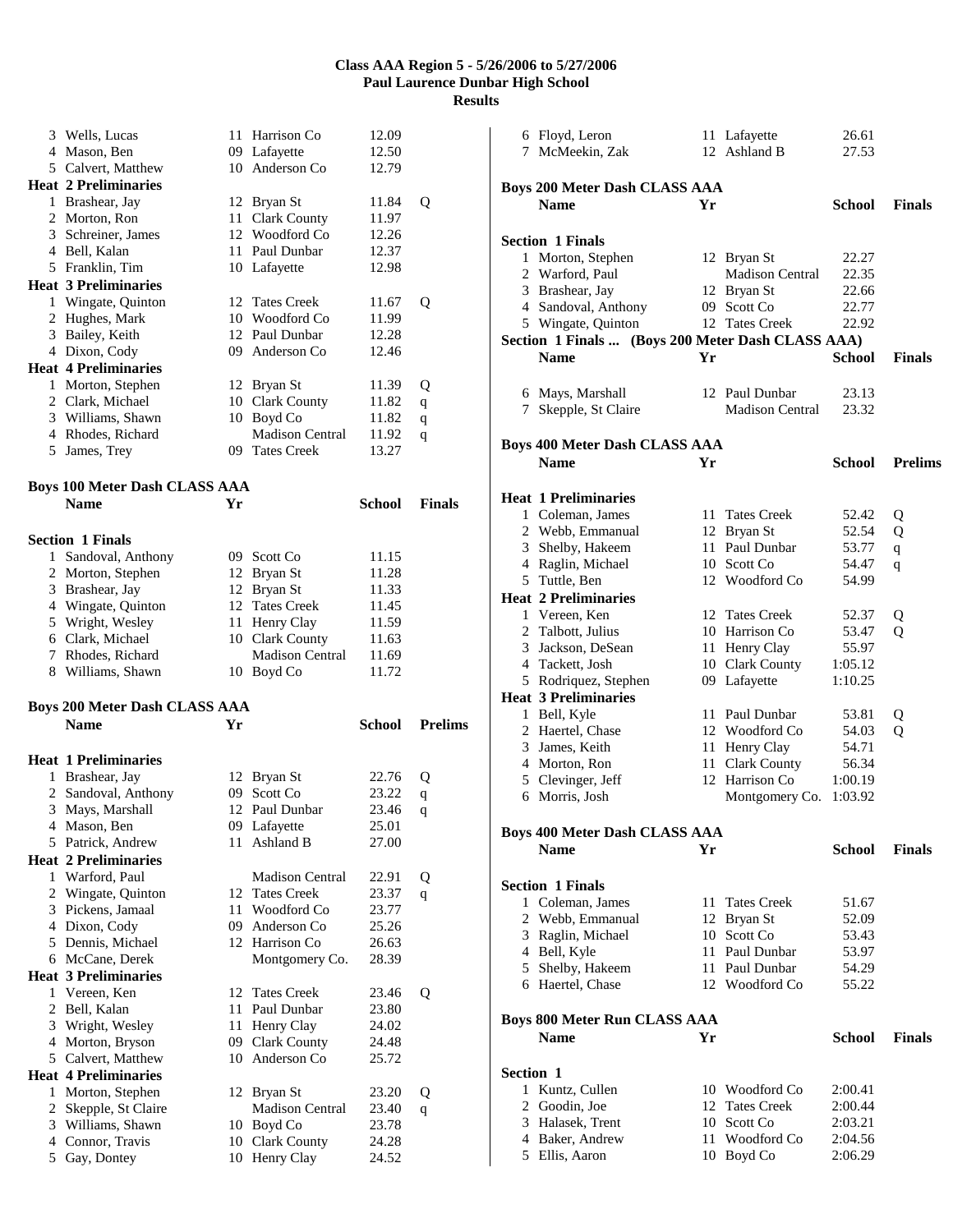|           | 6 Norman, Daniel                        |      | 10 Tates Creek                        | 2:10.21              |               |
|-----------|-----------------------------------------|------|---------------------------------------|----------------------|---------------|
|           | 7 Hannah, Ethan                         |      | 11 Paul Dunbar                        | 2:10.44              |               |
|           | 8 Zigmund, Chad                         |      | 11 Henry Clay                         | 2:10.59              |               |
|           | 9 Mehr, Kevin                           |      | 12 Henry Clay                         | 2:13.24              |               |
|           | 10 Davenport, Devin                     |      | 10 Anderson Co                        | 2:14.23              |               |
|           | 11 Schimpler, Mark                      |      | 10 Harrison Co                        | 2:19.43              |               |
|           | 12 Turner, Travis                       |      | 11 Clark County                       | 2:25.13              |               |
|           | 13 Orchard, Anthony                     |      | <b>Madison Central</b>                | 2:25.86              |               |
|           | 14 Ramey, Kyle                          |      | 10 Ashland B                          | 2:31.97              |               |
|           | 15 Nichols, Sam                         |      | 09 Bryan St                           | 2:33.18              |               |
|           | 16 Flickenstien, Stanley                |      | 09 Bryan St                           | 2:33.40              |               |
|           |                                         |      |                                       |                      |               |
|           | <b>Boys 1600 Meter Run CLASS AAA</b>    |      |                                       |                      |               |
|           | <b>Name</b>                             | Yr   |                                       | <b>School</b>        | <b>Finals</b> |
| Section 1 |                                         |      |                                       |                      |               |
|           | 1 Kuntz, Cullen                         |      | 10 Woodford Co                        | 4:30.61              |               |
|           | 2 Norman, Daniel                        |      | 10 Tates Creek                        | 4:32.81              |               |
|           | 3 Marchi, Antonio                       |      | 12 Henry Clay                         | 4:39.33              |               |
|           | 4 Grieshaber, David                     |      | 10 Woodford Co                        | 4:41.54              |               |
|           | 5 Garnett, Luke                         |      | 12 Harrison Co                        | 4:43.54              |               |
|           | 6 Williams, Andrew                      |      | 11 Paul Dunbar                        | 4:43.99              |               |
|           | 7 Goodin, Joe                           |      | 12 Tates Creek                        | 4:45.40              |               |
|           | 8 Gostomski, Alex                       |      | 09 Henry Clay                         | 4:50.43              |               |
|           | 9 Davenport, Devin                      |      | 10 Anderson Co                        | 5:05.55              |               |
|           | 10 Puckett, Ryan                        |      | 09 Harrison Co                        | 5:09.21              |               |
|           | 11 Marcum, Bill                         |      | <b>Madison Central</b>                | 5:10.33              |               |
|           | 12 Rouse, Daniel                        |      | 09 Paul Dunbar                        | 5:10.97              |               |
|           | 13 Hale, Alan                           |      | 10 Scott Co                           | 5:11.32              |               |
|           | 14 Beister, Ian                         |      | 10 Scott Co                           | 5:12.58              |               |
|           | 15 Kelleman, Tim                        |      | 10 Ashland B                          | 5:13.51              |               |
|           | 16 Terry, Allen                         |      | 11 Clark County                       | 5:27.85              |               |
|           | 17 Duggan, Patrick                      |      | 09 Ashland B                          | 5:31.61              |               |
|           | 18 Wyatt, Paul                          |      | 10 Clark County                       | 5:48.33              |               |
|           | 19 Watkins, Ean                         |      | Montgomery Co.                        | 5:48.33              |               |
|           | 20 Nichols, Sam                         | 09   | Bryan St                              | 5:51.69              |               |
|           | 21 Hall, Matt                           |      | Montgomery Co.                        | 6:01.38              |               |
|           | 22 Flickenstien, Stanley                | 09   | Bryan St                              | 6:13.69              |               |
|           | 23 Speece, Ryan                         |      | Madison Central                       | 6:21.61              |               |
|           | 24 Rodriquez, Stephen                   |      | 09 Lafayette                          | 6:28.92              |               |
|           |                                         |      |                                       |                      |               |
|           | <b>Boys 3200 Meter Run CLASS AAA</b>    |      |                                       |                      |               |
|           | <b>Name</b>                             | Yr   |                                       | <b>School</b>        | <b>Finals</b> |
|           |                                         |      |                                       |                      |               |
| Section 1 | 1 Rice, Chris                           |      | 11 Woodford Co                        | 9:55.84              |               |
| 2         | Marchi, Antonio                         |      |                                       |                      |               |
|           | 3 Kuntz, Jacob                          | 12   | Henry Clay<br>09 Woodford Co          | 10:03.90             |               |
|           |                                         |      |                                       | 10:14.89             |               |
|           | 4 Lester, Jackson<br>5 Williams, Andrew |      | 10 Henry Clay<br>11 Paul Dunbar       | 10:33.90<br>10:41.07 |               |
|           |                                         | 11 - | Scott Co                              | 10:48.00             |               |
|           | 6 Flynt, Tyler<br>Thompson, Bo          | 11-  | Boyd Co                               | 10:57.06             |               |
| 7         |                                         |      |                                       |                      |               |
| 8         | Garnett, Luke<br>9 Bixler, Todd         | 12   | Harrison Co<br>10 Tates Creek         | 11:02.77<br>11:04.62 |               |
|           | 10 Adkins, Braxton                      | 09   | <b>Tates Creek</b>                    | 11:07.29             |               |
| 11        | Troutman, Noah                          |      | 09 Paul Dunbar                        | 11:20.96             |               |
| 12        |                                         | 11   |                                       | 11:25.23             |               |
| 13        | Terry, Allen<br>Jenkins, John-Austin    |      | <b>Clark County</b><br>11 Anderson Co | 11:39.02             |               |
|           | 14 Duggan, Patrick                      |      | 09 Ashland B                          | 11:51.28             |               |
|           | 15 Twinam, AJ                           |      | 10 Boyd Co                            | 12:11.37             |               |
|           | 16 Wyatt, Paul                          |      | 10 Clark County                       | 12:16.53             |               |
|           | 17 Williams, Keifer                     |      | 06 Anderson Co                        | 12:17.08             |               |
| 18        | Beister, Ian                            |      | 10 Scott Co                           | 13:03.18             |               |
|           |                                         |      |                                       |                      |               |

| 19 Hall, Matt<br>20 Watkins, Ean                       |      | Montgomery Co. 13:11.67<br>Montgomery Co. 13:56.30 |                |                |  |
|--------------------------------------------------------|------|----------------------------------------------------|----------------|----------------|--|
|                                                        |      |                                                    |                |                |  |
| <b>Boys 110 Meter Hurdles CLASS AAA</b><br><b>Name</b> | Yr   |                                                    | School         | <b>Prelims</b> |  |
|                                                        |      |                                                    |                |                |  |
| <b>Heat 1 Preliminaries</b>                            |      |                                                    |                |                |  |
| 1 Mullins, Jim                                         | 11   | Harrison Co                                        | 15.66          | Q              |  |
| 2 Smith, Dale                                          | 12   | <b>Tates Creek</b>                                 | 16.82          | $\mathbf Q$    |  |
| 3 Cooper, Nick                                         |      | 12 Henry Clay                                      | 17.17          |                |  |
| 4 Flora, Jacob                                         |      | 11 Woodford Co                                     | 18.51          |                |  |
| 5 Buskey, Ross                                         |      | 10 Ashland B                                       | 21.78          |                |  |
| <b>Heat 2 Preliminaries</b>                            |      |                                                    |                |                |  |
| 1 Mobley, Brandon                                      |      | 11 Scott Co                                        | 16.13          | Q              |  |
| 2 Sisk, Tyler                                          |      | 11 Paul Dunbar                                     | 16.34          | Q              |  |
| 3 Webb, Emmanual                                       |      | 12 Bryan St                                        | 16.92          | q              |  |
| 4 Logan, Kennie<br>5 Roberts, Ben                      |      | 11 Tates Creek<br>09 Woodford Co                   | 17.32          |                |  |
| 6 Cobern, Matt                                         |      | 10 Boyd Co                                         | 18.92<br>21.06 |                |  |
| <b>Heat 3 Preliminaries</b>                            |      |                                                    |                |                |  |
| 1 Coleman, Mark                                        | 11   | Bryan St                                           | 15.91          | Q              |  |
| 2 Wheeler, Willie                                      |      | 12 Paul Dunbar                                     | 16.71          | Q              |  |
| 3 Burke, Jon                                           |      | 12 Ashland B                                       | 17.07          | q              |  |
| 4 Fischer, Adam                                        |      | 10 Harrison Co                                     | 19.10          |                |  |
| 5 Collins, Andrew                                      |      | 09 Clark County                                    | 21.44          |                |  |
| 6 Cox, Matthew                                         |      | 09 Anderson Co                                     | 21.55          |                |  |
|                                                        |      |                                                    |                |                |  |
| <b>Boys 110 Meter Hurdles CLASS AAA</b>                |      |                                                    |                |                |  |
| <b>Name</b>                                            | Yr   |                                                    | <b>School</b>  | <b>Finals</b>  |  |
|                                                        |      |                                                    |                |                |  |
| <b>Section 1 Finals</b>                                |      |                                                    |                |                |  |
| 1 Mullins, Jim                                         |      | 11 Harrison Co                                     | 15.24          |                |  |
| 2 Coleman, Mark                                        | 11   | Bryan St                                           | 15.35          |                |  |
| 3 Sisk, Tyler                                          |      | 11 Paul Dunbar                                     | 15.56          |                |  |
| 4 Wheeler, Willie                                      |      | 12 Paul Dunbar                                     | 15.94          |                |  |
| 5 Webb, Emmanual                                       |      | 12 Bryan St                                        | 16.05          |                |  |
| 6 Mobley, Brandon                                      |      | 11 Scott Co                                        | 16.28          |                |  |
| 7 Burke, Jon                                           |      | 12 Ashland B                                       | 16.52          |                |  |
|                                                        |      |                                                    |                |                |  |
| <b>Boys 300 Meter Hurdles CLASS AAA</b>                |      |                                                    |                |                |  |
| <b>Name</b>                                            | Yr   |                                                    | School         | <b>Prelims</b> |  |
|                                                        |      |                                                    |                |                |  |
| <b>Heat 1 Preliminaries</b>                            |      |                                                    |                |                |  |
| 1 Hudson, Henry<br>2 Mobley, Brandon                   | 11   | 12 Clark County<br>Scott Co                        | 40.46<br>42.18 | Q<br>Q         |  |
| 3 Roberts, Ben                                         |      | 09 Woodford Co                                     | 43.47          |                |  |
| 4 Logan, Kennie                                        |      | 11 Tates Creek                                     | 47.36          |                |  |
| 5 Cox, Matthew                                         |      | 09 Anderson Co                                     | 51.37          |                |  |
| 6 Cobern, Matt                                         |      | 10 Boyd Co                                         | 57.57          |                |  |
| <b>Heat 2 Preliminaries</b>                            |      |                                                    |                |                |  |
| 1 Coleman, Mark                                        |      | 11 Bryan St                                        | 41.34          | Q              |  |
| 2 Mullins, Jim                                         | 11 - | Harrison Co                                        | 42.01          | Q              |  |
| 3 Burke, Jon                                           |      | 12 Ashland B                                       | 43.17          | $\mathbf q$    |  |
| 4 Sisk, Tyler                                          |      | 11 Paul Dunbar                                     | 43.17          | q              |  |
| 5 Rousellow, Joe                                       | 11   | Boyd Co                                            | 47.46          |                |  |
| 6 Collins, Andrew                                      |      | 09 Clark County                                    | 51.39          |                |  |
| <b>Heat 3 Preliminaries</b>                            |      |                                                    |                |                |  |
| 1 Webb, Emmanual                                       | 12   | Bryan St                                           | 42.35          | Q              |  |
| 2 Wheeler, Willie                                      | 12   | Paul Dunbar                                        | 43.29          | $\overline{O}$ |  |
| 3 Flora, Jacob                                         |      | 11 Woodford Co                                     | 44.56          |                |  |
| 4 Gurule, Angel                                        |      | 12 Ashland B                                       | 45.08          |                |  |
| 5 Cooper, Ben                                          |      | 10 Henry Clay                                      | 48.70          |                |  |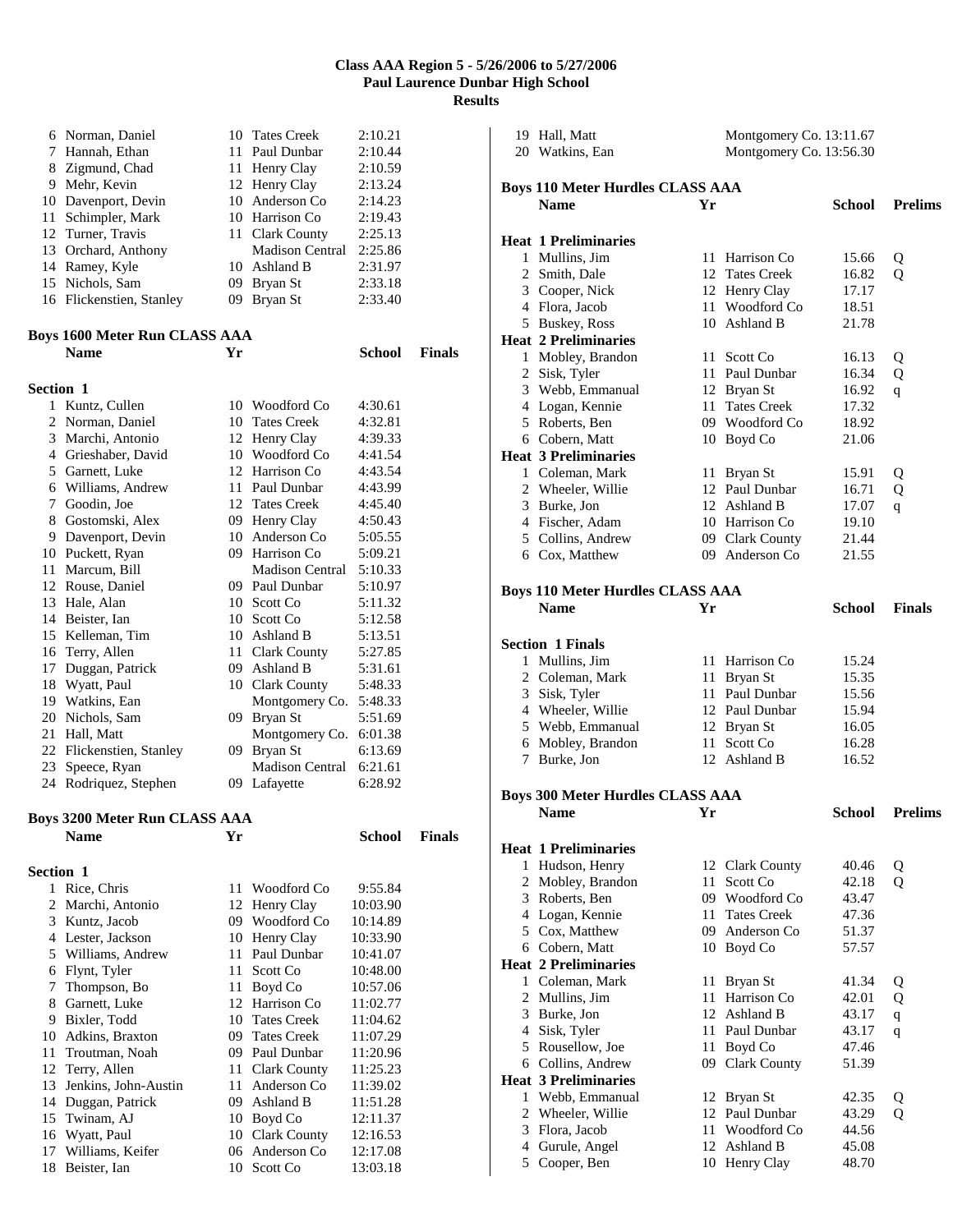|   | 6 Rodriquez, Stephen                    |    | 09 Lafayette                       | 55.88          |               |
|---|-----------------------------------------|----|------------------------------------|----------------|---------------|
|   |                                         |    | 09 Anderson Co                     |                |               |
|   | 7 Drummer, Aaron                        |    |                                    | 58.11          |               |
|   |                                         |    |                                    |                |               |
|   | <b>Boys 300 Meter Hurdles CLASS AAA</b> |    |                                    |                |               |
|   |                                         |    |                                    |                |               |
|   | <b>Name</b>                             | Yr |                                    | School         | <b>Finals</b> |
|   |                                         |    |                                    |                |               |
|   | <b>Section 1 Finals</b>                 |    |                                    |                |               |
|   |                                         |    |                                    |                |               |
|   | 1 Hudson, Henry                         |    | 12 Clark County                    | 40.51          |               |
|   | 2 Coleman, Mark                         | 11 | Bryan St                           | 40.86          |               |
|   | 3 Mobley, Brandon                       |    | 11 Scott Co                        | 41.16          |               |
|   | 4 Wheeler, Willie                       |    | 12 Paul Dunbar                     | 41.48          |               |
|   |                                         |    |                                    |                |               |
|   | 5 Mullins, Jim                          |    | 11 Harrison Co                     | 41.89          |               |
|   | 6 Sisk, Tyler                           |    | 11 Paul Dunbar                     | 42.03          |               |
|   | 7 Burke, Jon                            |    | 12 Ashland B                       | 42.59          |               |
|   | 8 Webb, Emmanual                        |    |                                    |                |               |
|   |                                         |    | 12 Bryan St                        | 42.75          |               |
|   |                                         |    |                                    |                |               |
|   | <b>Boys 4x100 Meter Relay CLASS AAA</b> |    |                                    |                |               |
|   |                                         |    |                                    |                |               |
|   | Team                                    |    | <b>Relay</b>                       | <b>Prelims</b> |               |
|   |                                         |    |                                    |                |               |
|   | <b>Heat 1 Preliminaries</b>             |    |                                    |                |               |
|   |                                         |    |                                    |                |               |
|   | 1 Woodford County                       |    |                                    | 44.43          | Q             |
|   | 1) Hughes, Mark 10                      |    | 2) Lewis, Shawnie 09               |                |               |
|   | 3) Schreiner, James 12                  |    | 4) Pickens, Jamaal 11              |                |               |
|   | 2 Paul Laurence Dunbar                  |    |                                    | 44.84          | Q             |
|   |                                         |    |                                    |                |               |
|   | 1) Sisk, Tyler 11                       |    | 2) Bell, Kalan 11                  |                |               |
|   | 3) Benson, Brandon 12                   |    | 4) Mays, Marshall 12               |                |               |
|   | 3 Henry Clay                            |    |                                    | 44.87          | Q             |
|   | 1) Gay, Dontey 10                       |    |                                    |                |               |
|   |                                         |    | 2) Jackson, DeSean 11              |                |               |
|   | 3) James, Keith 11                      |    | 4) Wright, Wesley 11               |                |               |
|   | 4 Bryan Station                         |    |                                    | 45.21          | q             |
|   | 1) Brashear, Jay 12                     |    | 2) Coleman, Mark 11                |                |               |
|   |                                         |    |                                    |                |               |
|   | 3) Webb, Emmanual 12                    |    | 4) Stevenson, Justin 11            |                |               |
|   | 5 Lafayette                             |    |                                    | 48.68          |               |
|   | 1) Floyd, Leron 11                      |    | 2) Franklin, Tim 10                |                |               |
|   | 3) Mason, Ben 09                        |    | 4) Takahashi, Hisato 12            |                |               |
|   | 6 Ashland Blazer                        |    |                                    | 49.44          |               |
|   |                                         |    |                                    |                |               |
|   | 1) Patrick, Andrew 11                   |    | 2) Chang, Adrian 12                |                |               |
|   | 3) Patterson, Tim 12                    |    | 4) France, Brett 12                |                |               |
|   | <b>Heat 2 Preliminaries</b>             |    |                                    |                |               |
| 1 | Madison Central                         |    |                                    | 44.55          |               |
|   |                                         |    |                                    |                | Q             |
|   | 1) Letcher, Ronnie                      |    | 2) Rhodes, Richard                 |                |               |
|   | 3) Skepple, St Claire                   |    | 4) Warford, Paul                   |                |               |
|   | 2 Scott County                          |    |                                    | 45.90          | Q             |
|   | 1) Ashcraft, Scott 10                   |    | 2) Mills, Adam 10                  |                |               |
|   |                                         |    |                                    |                |               |
|   | 3) Travis, Logan 10                     |    | 4) Smith, Keith 12                 |                |               |
|   | 3 George Rogers Clark                   |    |                                    | 46.40          | Q             |
|   | 1) Clark, Michael 10                    |    | 2) Morton, Ron 11                  |                |               |
|   | 3) Rogers, Robelle 11                   |    | 4) McCaffery, Brandon 11           |                |               |
|   |                                         |    |                                    |                |               |
|   | 4 Harrison County                       |    |                                    | 46.81          | q             |
|   | 1) Brit, Cory 12                        |    | 2) Wells, Lucas 11                 |                |               |
|   | 3) Talbott, Julius 10                   |    | 4) Lewis, Rumeal 11                |                |               |
|   |                                         |    |                                    |                |               |
|   | 5 Tates Creek                           |    |                                    | 48.49          |               |
|   | 1) James, Trey 09                       |    | 2) Brown, Derrick 11               |                |               |
|   | 3) Carter, Josh 10                      |    | 4) Hendrix, Alex 12                |                |               |
|   | Heat 2 Preliminaries                    |    | (Boys 4x100 Meter Relay CLASS AAA) |                |               |
|   |                                         |    |                                    |                |               |
|   | Team                                    |    | <b>Relay</b>                       | <b>Prelims</b> |               |
|   |                                         |    |                                    |                |               |
|   | 6 Anderson County                       |    |                                    | 51.32          |               |
|   |                                         |    |                                    |                |               |
|   | 1) Calvert, Matthew 10                  |    | 2) Dixon, Cody 09                  |                |               |
|   | 3) Fint, Thomas 09                      |    | 4) Sloan, Jordan 08                |                |               |

|   | Team                                                  | <b>Relay</b>             | <b>Finals</b>  |   |
|---|-------------------------------------------------------|--------------------------|----------------|---|
|   | <b>Section 1 Finals</b>                               |                          |                |   |
|   | 1 Madison Central                                     |                          | 43.34          |   |
|   | 1) Letcher, Ronnie                                    | 2) Rhodes, Richard       |                |   |
|   | 3) Skepple, St Claire                                 | 4) Warford, Paul         |                |   |
|   | 2 Woodford County                                     |                          | 44.27          |   |
|   | 1) Hughes, Mark 10                                    | 2) Lewis, Shawnie 09     |                |   |
|   | 3) Schreiner, James 12                                | 4) Pickens, Jamaal 11    |                |   |
|   | 3 Henry Clay                                          |                          | 44.57          |   |
|   | 1) Gay, Dontey 10                                     | 2) Jackson, DeSean 11    |                |   |
|   | 3) James, Keith 11                                    | 4) Wright, Wesley 11     |                |   |
|   | 4 George Rogers Clark                                 |                          | 44.80          |   |
|   | 1) Clark, Michael 10                                  | 2) Morton, Ron 11        |                |   |
|   | 3) Rogers, Robelle 11<br>5 Paul Laurence Dunbar       | 4) Morton, Bryson 09     | 44.81          |   |
|   | 1) Sisk, Tyler 11                                     | 2) Bell, Kalan 11        |                |   |
|   | 3) Bailey, Keith 12                                   | 4) Mays, Marshall 12     |                |   |
|   | 6 Bryan Station                                       |                          | 44.84          |   |
|   | 1) Brashear, Jay 12                                   | 2) Coleman, Mark 11      |                |   |
|   | 3) Webb, Emmanual 12                                  | 4) Stevenson, Justin 11  |                |   |
|   | 7 Scott County                                        |                          | 45.32          |   |
|   | 1) Ashcraft, Scott 10                                 | 2) Mills, Adam 10        |                |   |
|   | 3) Travis, Logan 10                                   | 4) Smith, Keith 12       |                |   |
|   | <b>Boys 4x200 Meter Relay CLASS AAA</b>               |                          |                |   |
|   | Team                                                  | <b>Relay</b>             | <b>Prelims</b> |   |
|   |                                                       |                          |                |   |
|   | <b>Heat 1 Preliminaries</b>                           |                          |                |   |
|   | 1 Scott County                                        |                          | 1:31.17        | Q |
|   | 1) Mobley, Brandon 11                                 | 2) Sandoval, Anthony 09  |                |   |
|   | 3) Travis, Logan 10                                   | 4) White, Danny 11       |                |   |
|   | 2 Tates Creek                                         |                          | 1:31.34        | Q |
|   | 1) Wingate, Quinton 12                                | 2) Carter, Josh 10       |                |   |
|   | 3) Coleman, James 11<br>3 Paul Laurence Dunbar        | 4) Vereen, Ken 12        | 1:33.84        |   |
|   | 1) Bailey, Keith 12                                   | 2) Mays, Marshall 12     |                | Q |
|   | 3) Benson, Brandon 12                                 | 4) Bell, Kalan 11        |                |   |
|   | 4 George Rogers Clark                                 |                          | 1:38.74        | q |
|   | 1) Morton, Bryson 09                                  | 2) Clark, Michael 10     |                |   |
|   | 3) Rogers, Robelle 11                                 | 4) McCaffery, Brandon 11 |                |   |
|   | 5 Bryan Station                                       |                          | 1:38.84        |   |
|   | 1) Iwere, Folarin 10                                  | 2) Suter, David 10       |                |   |
|   | 3) Suter, Desmond 09                                  | 4) Stevenson, Justin 11  |                |   |
|   | 6 Ashland Blazer                                      |                          | 1:44.91        |   |
|   | 1) Sutphin, Drew 10                                   | 2) France, Brett 12      |                |   |
|   | 3) McMeekin, Zak 12                                   | 4) Patrick, Andrew 11    |                |   |
| 1 | <b>Heat 2 Preliminaries</b><br><b>Madison Central</b> |                          | 1:32.36        |   |
|   | 1) Letcher, Ronnie                                    | 2) Rhodes, Richard       |                | Q |
|   | 3) Skepple, St Claire                                 | 4) Warford, Paul         |                |   |
|   | 2 Henry Clay                                          |                          | 1:33.95        | Q |
|   | 1) Jackson, DeSean 11                                 | 2) James, Keith 11       |                |   |
|   | 3) Gay, Dontey 10                                     | 4) Wright, Wesley 11     |                |   |
|   | 3 Woodford County                                     |                          | 1:34.22        | Q |
|   | 1) Nicholson, Nickie 09                               | 2) Jones, Chris 09       |                |   |
|   | 3) Lewis, Shawnie 09                                  | 4) Pickens, Jamaal 11    |                |   |
|   | 4 Harrison County                                     |                          | 1:35.69        | q |
|   | 1) Wells, Lucas 11                                    | 2) Brit, Cory 12         |                |   |
|   | 3) Talbott, Julius 10                                 | 4) Lewis, Rumeal 11      |                |   |
|   | 5 Anderson County                                     |                          | 1:54.65        |   |
|   | 1) Calvert, Matthew 10                                | 2) Dixon, Cody 09        |                |   |

3) Fint, Thomas 09 4) Updike, John 08

#### **Boys 4x100 Meter Relay CLASS AAA**